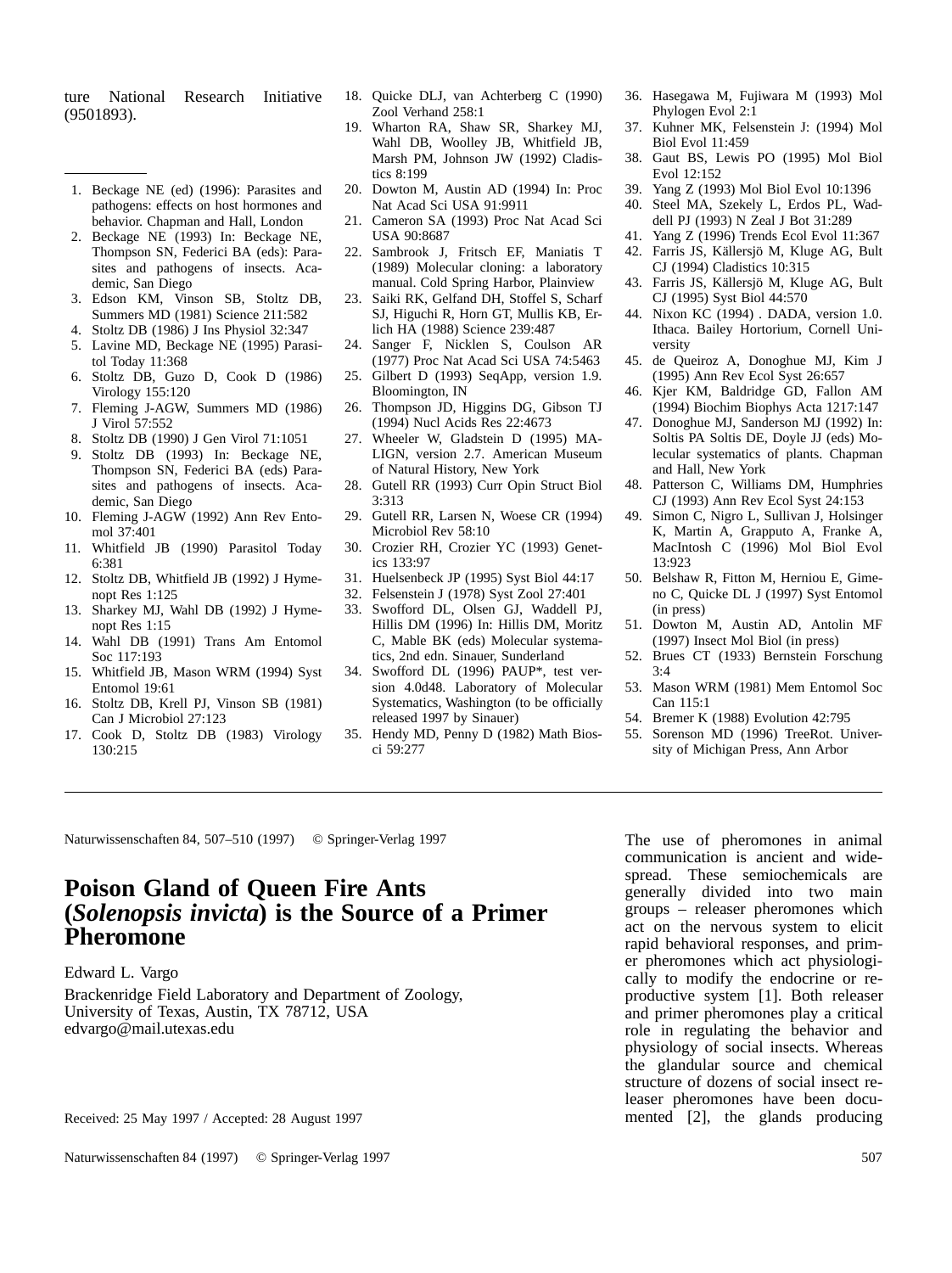primer pheromones of social insects have been identified in only three instances: the honey bee queen substance inhibiting queen cell construction by workers [3]; a pheromone that delays reproductive development in workers of the bumble bee, *Bombus terrestris* [4]; and a secretion that suppresses the differentiation of new soldiers in the termite, *Nasutitermes lujae* [5]. Of these only the chemical composition of honey bee queen substance has been elucidated (reviewed in [6]).

Ants are by far the largest group of social insects. Despite the important role that primer pheromones play in regulating many basic features of ant societies [7, 8] information on their glandular source and chemical identity is lacking. The function of pheromones in colonies of the fire ant *Solenopsis invicta* has received considerable study, with three effects of queen-produced primer pheromones having been documented: inhibition of dealation (wing shedding) and ovary development in winged virgin queens [9]; inhibition of the production of winged male and female sexuals [10]; and mutual inhibition of egg production among egg-laying queens in polygyne (multiple-queen) colonies [11]. I report here the identification of the queen poison gland as the source of the pheromone inhibiting dealation and ovary development in virgin queens of *S. invicta*.

"Queen" is defined as the dealated, reproductively active members of the queen caste. "Virgin queens" are young members of the queen caste that have not yet shed their wings or become reproductively active. Bioassays were performed following the method of Fletcher and Blum [12], which involves placing two winged virgin queens in a small chamber with several hundred nestmate workers and brood, and monitoring the virgin queens for dealation. Whole body extracts were obtained by extraction in a Soxhlet extractor for 72 h. Extracts of the sting apparatus were prepared by removing the sting, the attached poison sac containing the poison gland, the Dufour's gland (a gland associated with the sting in aculeate Hymenoptera) and small bits of associated cuticle, and then homogenizing these in a tissue grinder. Extracts of the poison sac and the Dufour's gland were prepared by excising the glands and homogenizing them in a tissue grinder. The extracts were tested by applying them to glass cover slips (18×18 mm), allowing the solvent to evaporate for at least 30 min, and then introducing the treated cover slips to the test chambers at the interval indicated for each experiment. Controls did not receive cover slips because several experiments had shown that introduction of cover slips treated with solvent had no effect. The virgin queens were inspected every 8 h for dealation (wing shedding). The colonies used in the bioassays were monogyne (single-queen), while the source of queens for preparation of extracts was polygyne colonies collected in Austin, Texas. All extracts were prepared and stored in hexane, because of several solvents tested hexane yielded the most active material of whole body extracts (data not shown). The results of each experiment were analyzed by ANOVA followed by the Tukey test  $(P<0.05)$ for multiple comparison of treatment groups.

To narrow down the glandular source of the inhibitory pheromone, the activity of an extract of whole queen bodies was compared with extracts of queen sting apparatus and virgin queen sting apparatus. Extracts were applied at a rate of 5 queen equivalents (QE) at 24-hour intervals (0, 24, and 48 h). The experiment was started on 9 May 1994 using a single colony collected from Calcasieu Parrish, Louisiana, in April 1994 as the source of virgin queens. As shown in Fig. 1, there was a significant effect of treatment  $(F_{3,44}=13.8, P<0.0001)$ . Whole body extract of queens was highly inhibitory, causing virgin queens to retain their wings more than 40 h longer than the controls, a duration close to the 48-h period during which the extract was applied. Moreover, extract of queen sting apparatus was as inhibitory as the whole body extract, indicating that one of the glands associated with the sting apparatus is the source of the pheromone. In contrast, extract of the sting assembly of virgin queens was not inhibitory.



Fig. 1. Ability of hexane extracts of whole queen body (Q extract), queen sting apparatus (Q sting), and virgin queen sting apparatus (VQ sting) to inhibit dealation in virgin queens. Results are given as mean±SE. Treatments with different lower case letters differed significantly (*P*<0.05, Tukey test;  $n=12$  in each case)



Fig. 2. Effect of different dosages of extract of queen sting apparatus on dealation in virgin queens  $(F_{5,66} = 6.9, P < 0.0001)$ . Shown are means±SE (*n*=12 of each dose)

To test the effect of dose, the following dilutions of queen sting extract were compared:  $0.05$ ,  $0.5$ , 1, and 2 QE applied at 8-h intervals for 48 h, as well as 5 QE at 24-h intervals for 48 h. This experiment began on 13 June 1994; the source of virgin queens was a colony collected from Calcasieu Parrish, Louisiana, in April 1994. The results are seen in Fig. 2. There was no discernible activity in the 0.05 QE treatment, whereas the 0.5, 1, and 2 QE treatments were highly active, differing significantly from the controls. In this case, application of 5 QEs once every 24 h showed intermediate activity, but this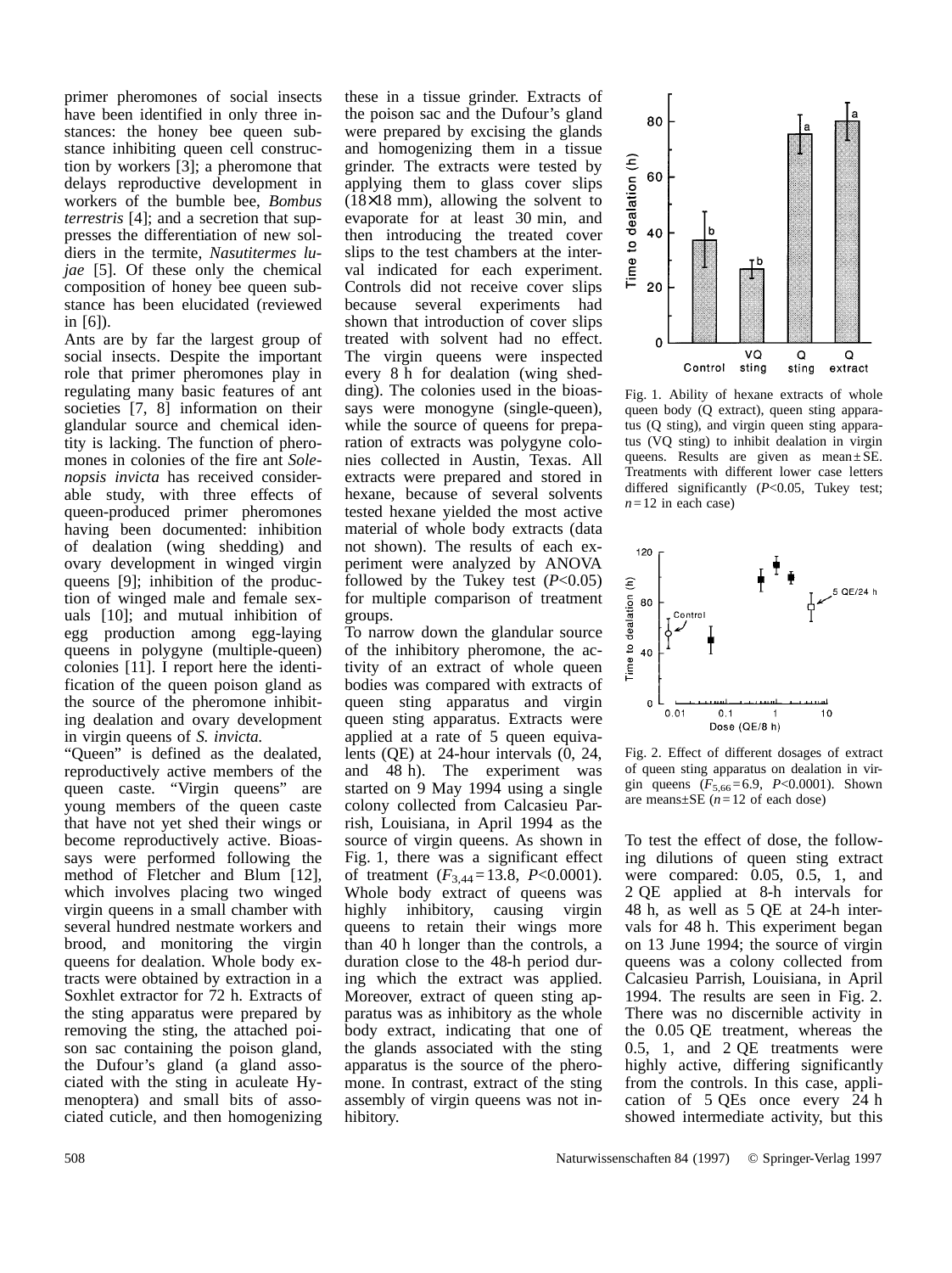Table 1. Effect of glandular extracts on dealation by virgin queens

| Treatment                     | n  | Time to dealation<br>(h) | Results of Tukey test |
|-------------------------------|----|--------------------------|-----------------------|
| Control                       | 12 | $26.7 + 9.2$             |                       |
| Dufour's gland                | 12 | $51.3 + 37.4$            | h                     |
| Poison sac                    | 12 | $102.0 \pm 21.6$         | a                     |
| Dufour's gland $+$ poison sac | 10 | $104.0 \pm 16.9$         | a                     |
| Whole sting apparatus         | 12 | $111.3 \pm 9.9$          | a                     |

treatment did not differ significantly from any of the other treatments. Because the application of 1 QE at 8-h intervals gave the greatest activity, this dose was used in the next experiment.

The glandular source of the pheromone was located by testing extracts of queen poison sac and Dufour's gland. These were compared with extract of the queen sting apparatus. A colony collected from Austin, Texas, in early Dec. 1994 served as the source of virgin queens, and the experiment was started on 20 Dec. 1994. The extracts were applied at a rate of 1 QE/8 h for 72 h. The results presented in Table 1 show that there was a significant difference among treatments  $(F_{4,53}=35.4, P<0.0001)$ . The poison sac extract contained the full activity of the whole sting extract, both causing a delay in dealation of more than 72 h, the full period during which the extracts were made available. In contrast, the Dufour's gland extract exhibited only minor activity, not differing significantly from the control. Addition of Dufour's gland extract did not enhance the activity of the poison sac extract, indicating that the poison gland alone is the major source of the inhibitory substance.

The results of the present study, together with previous investigations showing that the queen poison gland of *S. invicta* is the source of a releaser pheromone that elicits attraction and queen tending activities by workers [13], demonstrate that this gland has both primer and releaser functions. In addition, the poison gland secretion, which is rich in alkaloids, is the source of potent antimicrobial agents that are applied to the eggs during oviposition [14].

The poison gland is ideally situated for dispensing queen pheromone. The glandular secretions are stored in the poison sac which empties into the sting apparatus [15]. During the process of oviposition poison sac contents are exuded [14]. This mechanism of pheromone dispersal directly links the quantity of pheromone secreted with egg production, provided that the same amount of poison gland product is released with the laying of each egg. Such a relationship between pheromone secretion and fecundity is predicted [16] if queen pheromones are "honest signals" that accurately convey the reproductive condition of the queen. Indeed, previous studies of *S. invicta* queens found [17, 18] a positive association between egg production and pheromone release as measured by bioassay.

The primer pheromone is relatively nonvolatile and must be transmitted through the colony by direct contact among colony members [9]. Because the primer and queen attractant are produced by the same gland, the primer is assured of being transferred from the queen to the workers during queen tending and distributed through the colony to the virgin queens by surface contact and/or trophallaxis. A previous study using radiolabeled markers [19] indicated that both surface contact and trophallaxis are efficient means of transmitting queen-derived substances within *S. invicta* colonies.

The results of the present study indicate that queen poison sac extract exhibits dose-dependent inhibition of dealation by virgin queens in small colony fragments, with effective dosages of 0.5–2 QE/8 h, or 1.5–6 QE/ day. At the present time it is not possible to relate this dosage to physiologically relevant quantities within *S. invicta* colonies. However, comparable dosages of 1 QE/day were found

to be active in the bees *A. mellifera* [20] and *B. terrestris* [4], the two other hymenopteran species in which the glandular source of primer pheromones has been identified. Queen pheromone transmission in *A. mellifera* has been studied in detail by Naumann et al. [21], who found that secretion of 1 QE/day appears to be well within the physiological limits of both pheromone production by the queen and pheromone perception by workers.

*S. invicta,* a member of the myrmicine subfamily, is the only ant species in which a function has been demonstrated for the poison gland in reproductively active queens. The poison gland of worker ants is generally used in defensive activities [7], but queens of the more specialized subfamilies, including the Myrmicinae, rarely engage in defense. In virgin queens of three other myrmicine genera the poison gland has been shown to serve as the source of a sex attractant [22–24]. Studies of reproductively active queens of other species are needed to determine whether the poison gland commonly produces primer pheromones in the Formicidae, but so far the lack of effective bioassays has slowed research in this area [8].

The few glands that have been implicated in primer pheromone production in other social insects also serve as the source of releaser pheromones. In the honey bee secretions from the queen mandibular gland prevent the development of new queens through inhibition of queen cell construction by workers and elicit several releaser responses including queen tending behavior by workers, stimulation of foraging and brood rearing, and attraction of drones [6]. The queen mandibular gland of the bumble bee, *B. terrestris*, produces both a primer pheromone that inhibits young workers from developing their ovaries [4] and a substance that releases copulatory behavior by males [25]. In the termite *N. lujae* the frontal glands of soldiers produce primer secretions that inhibit the production of new soldiers in the colony [5] as well as defensive compounds and probably alarm pheromones [26].

The occurrence of multiple functions in a single gland raises the question